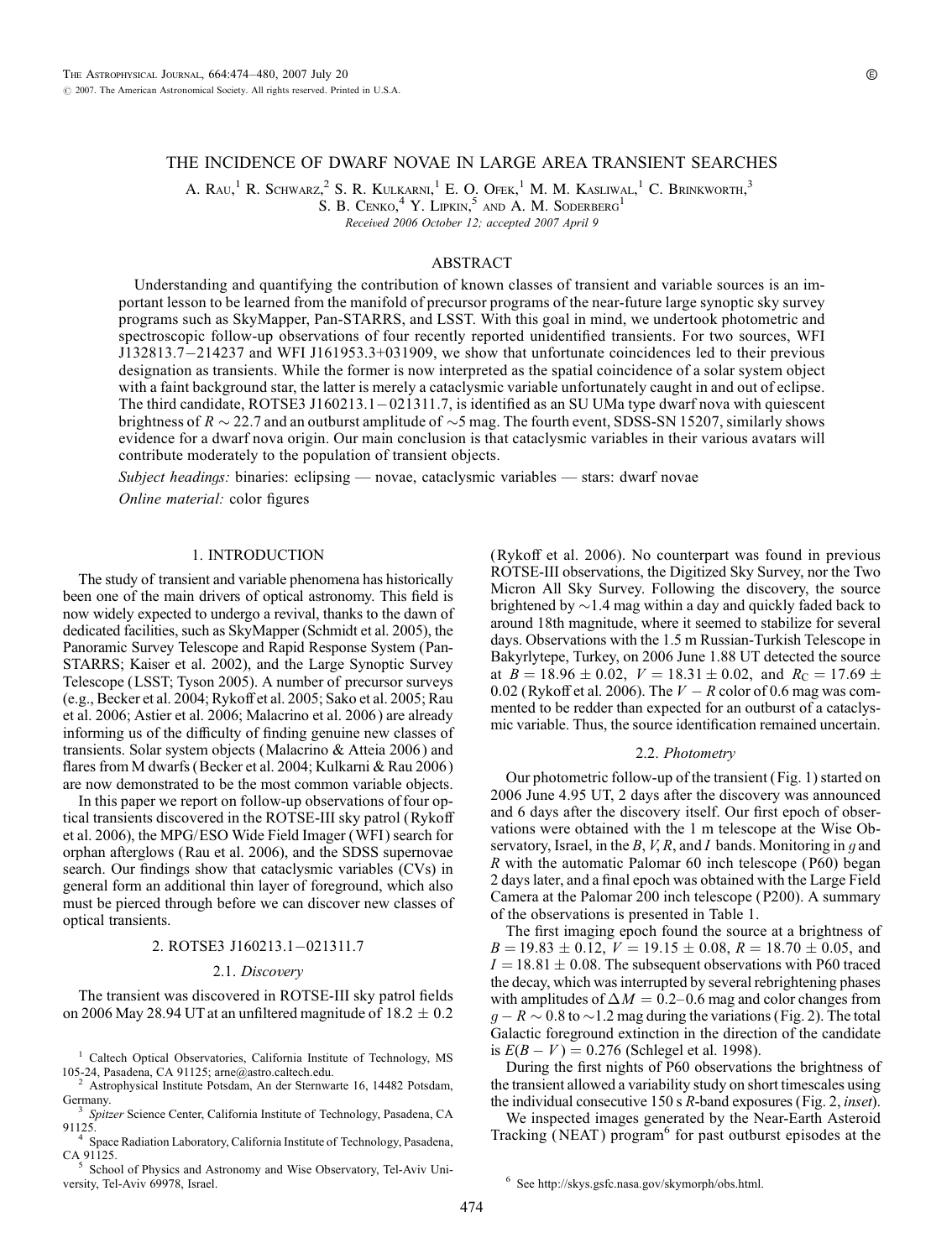

FIG. 1. - P60 image of the field around ROTSE3 J160213.1-021311.7 taken on 2006 June 7. Astrometry was performed based on USNO-B1.0 positions of 10 stars in the neighborhood of the transient. The coordinates of the transient (*circle*) are  $\alpha_{12000.0} = 16^{\text{h}} 02^{\text{m}} 13.06^{\text{s}}$ ,  $\delta_{12000} = -02^{\circ} 13' 12.4''$ . A comparison star with  $R = 16$  mag located 0.9" west and 75.6" south at  $\alpha_{\text{J2000.0}} = 16^{\text{h}}02^{\text{m}}13.00^{\text{s}}$ ,  $\delta_{\text{J2000.0}} = -02^{\circ}14^{\prime}28.0^{\prime\prime}$  is marked by the horizontal dash.

TABLE 1 ROTSE3 J160213.1-021311.7 IMAGING LOG

| <b>MJD</b> | Telescope        | Filter           | Exposure<br>(s) | <b>Brightness</b><br>(mag) |
|------------|------------------|------------------|-----------------|----------------------------|
|            | Wise             | $\boldsymbol{B}$ | 840             | $19.83 \pm 0.12$           |
|            | Wise             | V                | 600             | $19.15 \pm 0.08$           |
|            | Wise             | R                | 600             | $18.70 \pm 0.05$           |
|            | Wise             | $\overline{I}$   | 600             | $18.81 \pm 0.08$           |
|            | P <sub>60</sub>  | $\mathfrak{g}$   | 1350            | $19.16 \pm 0.08$           |
|            | <b>P60</b>       | R                | 1350            | $18.42 \pm 0.05$           |
|            | <b>P60</b>       | $\overline{g}$   | 1350            | $20.01 \pm 0.09$           |
|            | <b>P60</b>       | R                | 1350            | $18.79 \pm 0.05$           |
|            | <b>P60</b>       | $\overline{g}$   | 1350            | $20.01 \pm 0.11$           |
|            | <b>P60</b>       | $\overline{R}$   | 1350            | $19.22 + 0.07$             |
|            | <b>P60</b>       | $\overline{g}$   | 1350            | $19.86 \pm 0.15$           |
|            | <b>P60</b>       | $\overline{R}$   | 1350            | $19.05 + 0.09$             |
|            | <b>P60</b>       | $\mathfrak{g}$   | 1350            | $20.82 \pm 0.29$           |
| 53898.21   | <b>P60</b>       | $\overline{R}$   | 1350            | $20.34 + 0.16$             |
|            | <b>P60</b>       | $\mathfrak{g}$   | 1350            | $20.84 \pm 0.22$           |
|            | <b>P60</b>       | R                | 1350            | $19.78 \pm 0.11$           |
|            | <b>P60</b>       | $\overline{g}$   | 1350            | $22.26 \pm 0.21$           |
|            | <b>P60</b>       | $\overline{R}$   | 1350            | $21.29 \pm 0.22$           |
|            | <b>P60</b>       | R                | 1350            | $21.43 \pm 0.19$           |
|            | P <sub>60</sub>  | $\overline{g}$   | 1350            | $23.10 \pm 0.40$           |
|            | P60              | $\overline{R}$   | 1200            | $21.87 \pm 0.29$           |
|            | <b>P60</b>       | R                | 2700            | $22.53 \pm 0.37$           |
|            | <b>P60</b>       | $\overline{R}$   | 2700            | $22.18 + 0.28$             |
|            | P <sub>200</sub> | q'               | 600             | $23.5 \pm 0.2$             |
|            | P <sub>200</sub> | r'               | 600             | $22.7 \pm 0.1$             |

Nore.—All magnitudes are given in the Vega system.



FIG. 2. - P60 light curve of ROTSE3 J160213.1-021311.7. Photometric calibrations ( Vega system) were obtained using observations of the Landolt standard star SA 108-475 (Landolt 1992). A clear monotonic brightening by  $\sim$ 0.8 mag over about 30 minutes was observed on June 7 (inset). Variability was also detected on June 8-10 at lower significance. The epoch of our DBSP spectroscopy is indicated by the vertical dash.

position of the transient. No source was detected in 17 epochs between 1998 June and 2003 July with limiting magnitudes (roughly  $R$  band) of 20–21.5. Similarly, no X-ray counterpart was found in the *ROSAT* All-Sky Survey<sup>7</sup> with a limit of  $6 \times$  $10^{-3}$  counts s<sup>-1</sup> (0.1-2.4 keV). We conclude that the source is mostly in a quiescent state and rarely undergoes outbursts.

# 2.3. Spectroscopy

Spectroscopy was obtained with the Double-Beam Spectrograph (DBSP) mounted on the Hale 5 m telescope at Palomar Observatory (see Table 2). DBSP, as suggested by the name, operates with a dichroic, and spectra can be obtained in two ( blue and red) channels simultaneously. The spectrum (Fig. 3) shows a flat continuum with strong emission features which we identify

<sup>7</sup> See http://www.xray.mpe.mpg.de/cgi-bin /rosat/rosat-survey.

|                 | TABLE 2                               |                               |                                  |
|-----------------|---------------------------------------|-------------------------------|----------------------------------|
|                 | LOG OF THE SPECTROSCOPIC OBSERVATIONS |                               |                                  |
| Date<br>(1)     | Instrument<br>(2)                     | Setup<br>(3)                  | Exposure<br>(s)<br>(4)           |
|                 | ROTSE3 J160213.1-021311.7             |                               |                                  |
| $2006$ Jun 5    | Hale 5 m DBSP<br>Hale 5 m DBSP        | 300/3990<br>316/7500          | 2100<br>2100                     |
|                 | WFI J161953.3+031909                  |                               |                                  |
| 2006 Apr 22     | <b>Keck LRIS</b><br>Keck LRIS         | 400/3400<br>400/8500 (7608 Å) | $2 \times 900$<br>$2 \times 900$ |
|                 | WFI J132813.7-214237                  |                               |                                  |
| 2006 Apr 23     | Keck LRIS<br>Keck LRIS                | 400/3400<br>400/8500 (7608 Å) | 3600<br>3600                     |
|                 | <b>SDSS-SN 15207</b>                  |                               |                                  |
| $2006$ Nov $17$ | Gemini S GMOS                         | 150/7170                      | $2 \times 1750$                  |

NOTE.—In col. (3) we list the grism/grating (number of grooves/blaze angle) and (for the red DBSP and LRIS gratings) the central wavelength.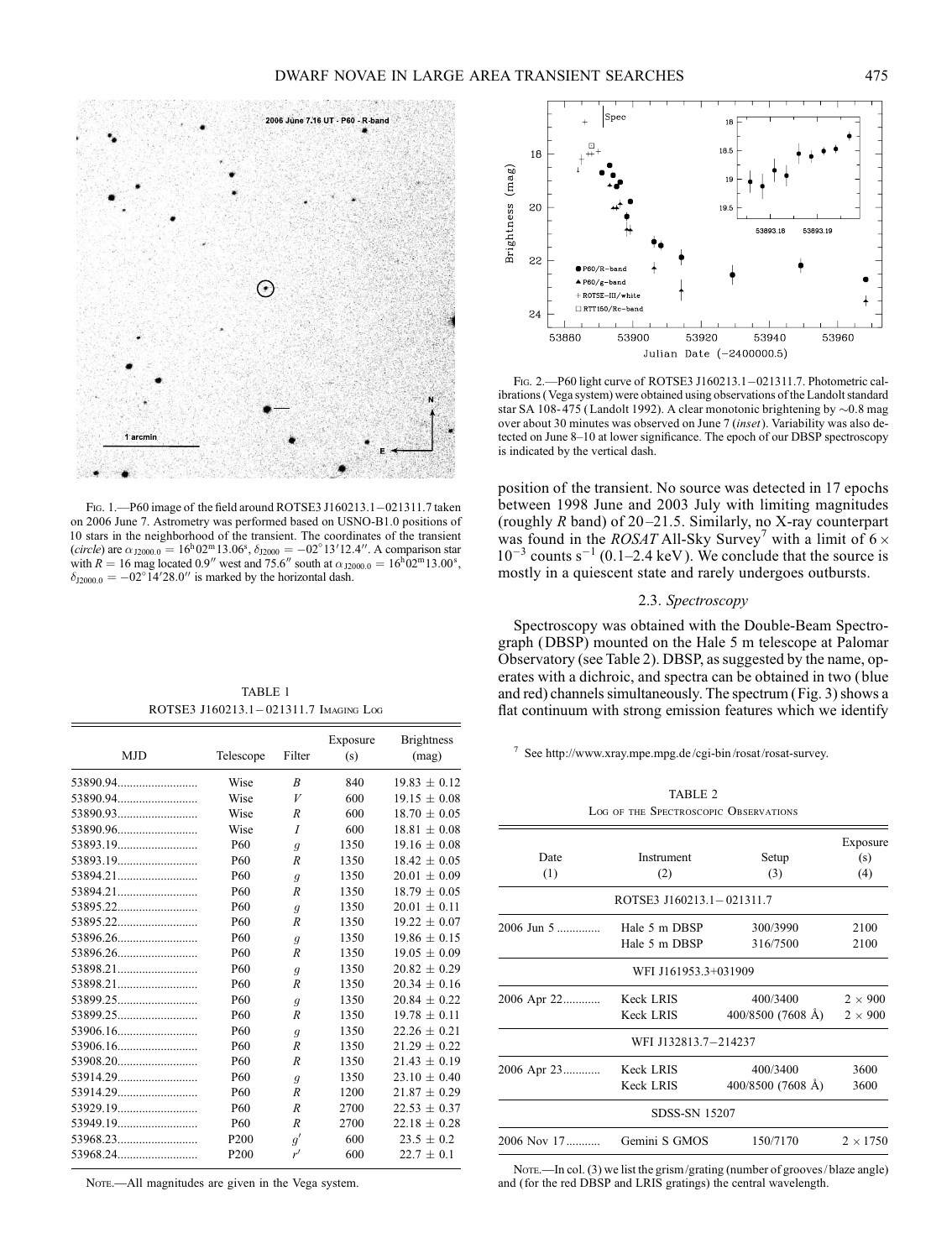

FIG. 3. - DBSP spectrum of ROTSE3 J160213.1-021311.7. The prominent Balmer and He II emission features (labeled) are structured, and a double-peaked shape is visible for H $\beta$  (inset) and H $\gamma$ . The inset also shows the region around the He  $\scriptstyle\rm II$  line at 4686 Å revealing a strong Bowen blend of C  $\scriptstyle\rm III$ , C  $\scriptstyle\rm IV$ , and N  $\scriptstyle\rm III$ .

with H $\alpha$ , H $\beta$ , and H $\gamma$ . The emission lines are clearly broadened with a full width at half-maximum (45  $\pm$  2 Å for H $\alpha$ ) suggesting velocities of  $>$ 2000 km s<sup>-1</sup>. They are structured and doublepeaked in the cases of  $H\beta$  and  $H\gamma$ . In addition, a strong He  $\pi$ emission line at  $4686$  Å, blended with the Bowen fluorescence (Bowen 1934) of N  $III, C II$ , and C  $IV$ , is detected. The line properties are summarized in Table 3.

#### 2.4. Identification

The decaying light curve matches a fast classical nova (CN ) burst. However, the absolute peak magnitude of a fast CN is  $\sim$  –8 mag, which would place the transient at a distance of 1 Mpc. The absence of a host galaxy makes this interpretation unlikely.

However, a dwarf nova hypothesis is entirely reasonable and in agreement with the emission spectrum. Dwarf novae (DNe) constitute an important subgroup of cataclysmic variables which undergo outbursts with a brightness increase of  $2-8$  mag and repetition timescales of days to decades. The large amplitude  $($ >4 mag; see Fig. 2) of ROTSE3 J160213.1–021311.7 along with the outburst duration of >30 days resembles a "superoutburst" of SU UMa-like DNe. Superoutburst light curves of these sources typically exhibit a plateau phase with a slow decay of  $\sim$ 1 mag in 8–10 days after the initial brightening, followed by a steep decline with periodic luminosity modulations, called ''superhumps.'' The observed light curve differs by showing an early flare and a shallower (quasi-exponential) decay at late times. However, we found that this temporal behavior is very similar to the superoutburst of the SU UMa dwarf nova RU Peg in 1981 (la Dous et al. 1985). Although our data are too sparse to detect clear evidence for superhumps, the rebrightenings and variability on short timescales (see Fig. 2, inset) could be interpreted as signatures of such.

TABLE 3 ROTSE3 J160213.1-021311.7 EMISSION-LINE CHARACTERISTICS

| Species | Flux<br>$(10^{-15}$ erg cm <sup>-2</sup> s <sup>-1</sup> ) | EW<br>$\rm(\AA)$ | <b>FWHM</b><br>(A) |
|---------|------------------------------------------------------------|------------------|--------------------|
|         | $1.6 \pm 0.3$                                              |                  | $19 + 4$ $42 + 7$  |
|         | $1.9 + 0.3$                                                | $25 + 5$         | $42 + 5$           |
|         | $1.7 + 0.2$                                                | $22 + 5$         | $41 + 7$           |
|         | $2.6 + 0.2$                                                | $58 + 5$         | $45 + 2$           |



Fig. 4.—Phase-folded P60 light curves of WFI J161953.3+031909 using the ephemeris given in eq. (1) shown twice for clarity. Data taken on May 25 (*filled* circles) and 26 (open diamonds) reveal alterations of the out-of-eclipse variability, as well as a changes of the overall brightness level of up to 0.5 mag. Additional observations were performed on 2006 May 12, 13, 15, 16, and 17. Horizontal dashes mark the phases of the Keck LRIS spectroscopy observations (see Fig. 5). [See the electronic edition of the Journal for a color version of this figure.]

The spectrum shows strong similarities to IY UMa (an SU UMa DN ) during its superoutburst in 2000 (Rolfe et al. 2005). The large flux ratio of He  $\pi/H\beta \sim 1.2$  is also a popular indicator for a highly magnetic CV, e.g., a polar or an intermediate polar. However, the temporal behavior of ROTSE3 J160213.1 021311.7 with its large amplitude outburst from a long-lasting quiescent state is entirely inconsistent with the long-term variability expected for a magnetic CV. In addition, the doublepeaked emission lines and lack of pronounced cyclotron lines clearly provide further evidence that this system is a typically disk CV.

Finally, we note the large  $g - R$  color  $(\sim 1)$  could suggest a cold accretion disk in the system resulting from a low mass accretion rate. A low mass transfer is reminiscent of cataclysmic variables in the period gap between 2 and 3 hr (e.g., Robinson 1983; Ritter & Kolb 1995), which extents to  $\sim$ 4 hr for dwarf novae (Shafter et al. 1986). Thus, we conjecture that ROTSE3  $J160213.1 - 021311.7$  is a hibernating (Shara et al. 1986) SU UMa dwarf nova.

### 3. WFI J161953.3+031909

### 3.1. Discovery

In 1999, a transient and variability survey (dedicated to the search for orphan afterglows) was performed at the MPG/ESO 2.2 m telescope equipped with the Wide Field Imager (WFI ). Twelve square degrees were monitored in up to 25 nights down to a limiting magnitude of  $R = 23$  (Rau et al. 2006). The search netted four candidates after filtering for moving or known solar system objects and known variables. For two sources, a classification as a CV and a flare star were suggested based on their temporal behavior. Follow-up observations for remaining two will be described here and in  $\S$  4.

WFI J161953.3+031909 is an uncataloged transient found in the WFI survey when it showed a brightening from a persistent  $R = 19.9$  to 17.5 within 2 days on 1999 June 17.14 UT. Based on the subsequent optical decay and the detection of a faint X-ray source in the ROSAT All-Sky Survey, the source was preliminarily classified as a dwarf nova of the SU UMa class.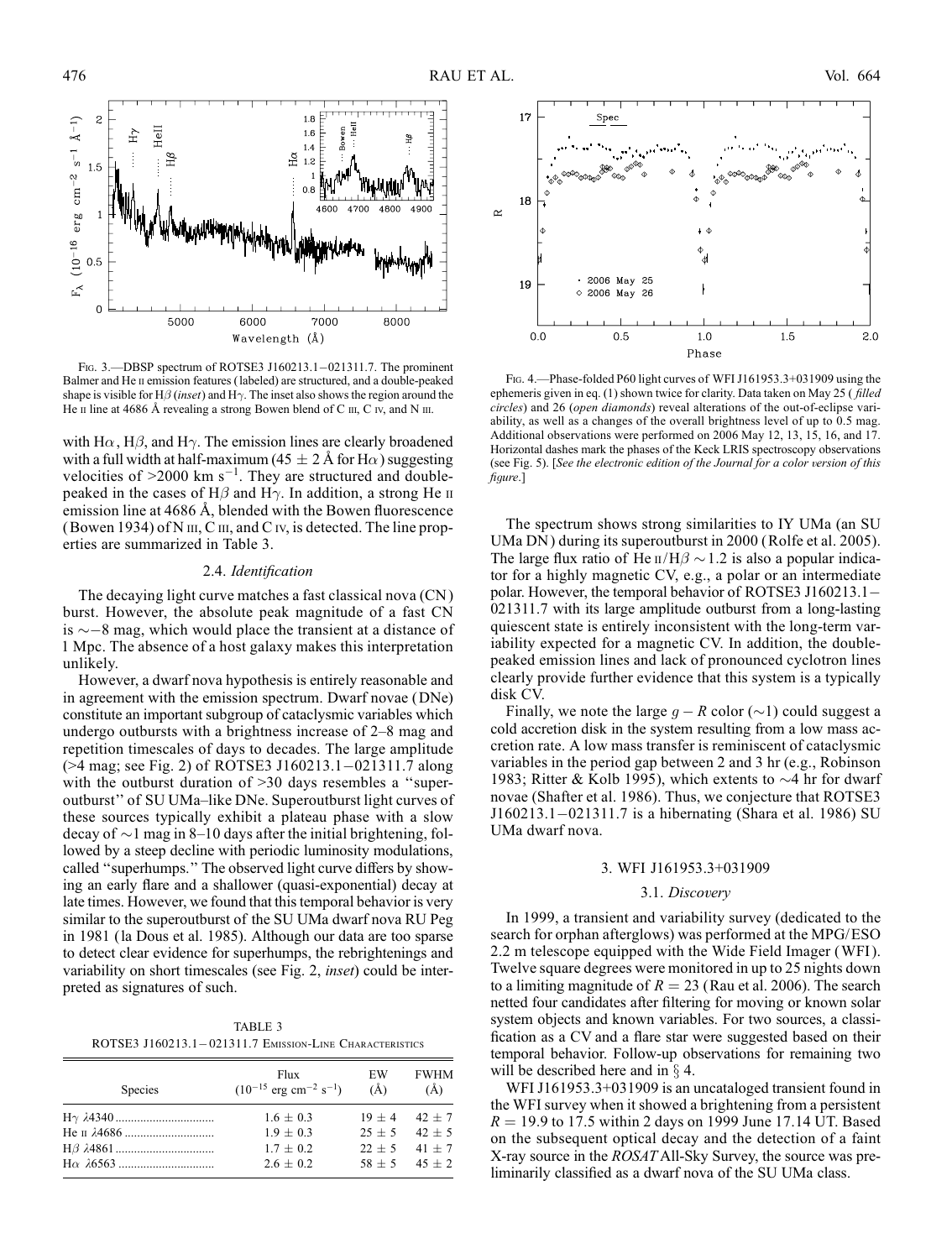

Fig. 5.—LRIS spectra of WFI J161953.3+031909 taken 2006 April 22 at orbital phases  $\sim 0.36$  (*bottom*) and  $\sim 0.49$  (*top*). Prominent Balmer and He i emission lines are indicated. The emission lines show a double-peaked structure, which is shown for H $\alpha$  (phase  $\sim$ 0.49) in the inset. In addition, a prominent Bowen blend is seen at phase  $\sim$  0.49 shortward of H $\beta$ . [See the electronic edition of the Journal for a color version of this figure.]

#### 3.2. Photometry

Photometry was obtained in seven epochs in 2006 May with the P60. A total of 220 R-band images with exposures of 150 s were taken. The photometric calibration was tied to the original WFI discovery image (see Rau et al. 2006 for details). Relative photometry was applied to correct the series of P60 observations to a common reference system. The light curve revealed periodic occultations (Fig. 4), and we derived a firm ephemeris from the timing of six individual eclipses as

$$
HMD(T_{\text{ecl}}) = 53880.2503(12) + E0.099401(9), \quad (1)
$$

with the numbers in parentheses giving the uncertainty in the last digits. The accumulated cycle count between the WFI and P60 observations is too large to derive a unique period solution from 1999 to 2006.

#### 3.3. Spectroscopy

Spectroscopy was performed with the Low Resolution Imager and Spectrograph (LRIS; Oke et al. 1995) mounted on the Keck I 10 m telescope (see Table 2). The LRIS light beam is split by a dichroic, and spectra were obtained in the blue and red channels simultaneously. We obtained two 900 s spectra with midexposure times corresponding to orbital phases of  $\sim 0.36$ and  $\sim$ 0.49. The spectra show blue continua with a number of strong emission features which we identify with Balmer emission (H $\alpha$ -H $\gamma$ ) and He I at 5876 and 6678 Å. All lines are doublepeaked and clearly broadened with respect to the instrumental line width (see Fig. 5, inset). In addition, a broad emission feature centered at  $\lambda = 4665$  Å is found at phase 0.49. We associate this with a Bowen blend of N  $III$ , C  $III$ , and C  $IV$ . A summary of the line properties is given in Table 4.

### 3.4. Identification

The periodic light curve and the spectrum resemble those of a dwarf nova in quiescence. The detection of deep orbital eclipses ( Fig. 4) together with the double-peaked emission lines indicate a high inclination of the system. Out of eclipse, the light curve appears flatter than typically observed in eclipsing dwarf novae. In addition, no strong asymmetry is seen between ingress and egress, suggesting that the hot spot, the region where the gas stream collides with the accretion disk, would be weaker than usual. This is in agreement with the low mass transfer rate assumed for CVs in the period gap, in which WFI J161953.3+ 031909 falls.

The double-peaked emission lines (Fig. 5), the absence of pronounced cyclotron features, and the nondetection of He ii indicate a disk system. The detection of the Bowen blend around 4665 Å bears evidence of irradiation in the disk or the secondary. However, He II emission, which leads to the Bowen fluorescence, is not detected. This suggests a considerable He ii opacity.

The orbital period of  $\sim$  143 minutes implies that observations taken at the same UT but over different nights will result in the source being observed at nearly identical orbital phases. In retrospect, we now realize that the original survey data were obtained at phases at which the object exhibited extreme brightness. The maximum brightness in the WFI detections of  $R = 17.5$  corresponds to the median brightness out of eclipse (see Fig. 4), and the (falsely interpreted) quiescent brightness of  $R = 19.9$  is similar to what is observed during the eclipse.

To summarize, we found no evidence for a dwarf nova outburst of WFI J161953.3+031909 and thus are left with the rough classification of the source as a disk CV. Indeed, the brighter quiescent magnitude than previously thought implies  $L_X/L_{opt} \sim$ 0:1, consistent with a larger variety of CVs.

# 4. WFI J132813.7-214237

## 4.1. Discovery

The source was detected on 1999 June 26.07 UT, at a maximum brightness of  $R = 19.9$ . As a result of the scheduling, no observations could be obtained during a subsequent decay. However, a faint uncataloged and persistent object ( $R = 21.3$ ) was found, offset by  $0.8$ " from the location of the transient source.

TABLE 4 WFI J161953.3+031909 EMISSION-LINE CHARACTERISTICS

| <b>SPECIES</b> | PHASE $\sim 0.36$                                       |             | PHASE $\sim 0.49$                                       |             |
|----------------|---------------------------------------------------------|-------------|---------------------------------------------------------|-------------|
|                | Flux<br>$(10^{-15} \text{ erg cm}^{-2} \text{ s}^{-1})$ | EW<br>(A)   | Flux<br>$(10^{-15} \text{ erg cm}^{-2} \text{ s}^{-1})$ | EW<br>(A)   |
|                | ${<}1.2$                                                | $<$ 5       | $1.4 \pm 0.2$                                           | $-3 + 1$    |
|                | $1.5 \pm 0.5$                                           | $6 + 2$     | $2.7 + 0.2$                                             | $4 + 1$     |
|                | <2.2                                                    | $\leq$ 9    | $5.5 + 0.5$                                             | $15 + 5$    |
|                | $2.8 \pm 0.3$                                           | $13 + 1$    | $3.7 + 0.2$                                             | $13 + 1$    |
|                | $1.0 + 0.2$                                             | $7 + 1$     | $1.5 + 0.4$                                             | $6 + 1$     |
|                | $3.9 + 0.3$                                             | $34 + 3$    | $5.4 + 0.3$                                             | $34 + 3$    |
|                | $0.4 \pm 0.1$                                           | $3.4 + 0.4$ | $0.6 + 0.1$                                             | $3.6 + 0.5$ |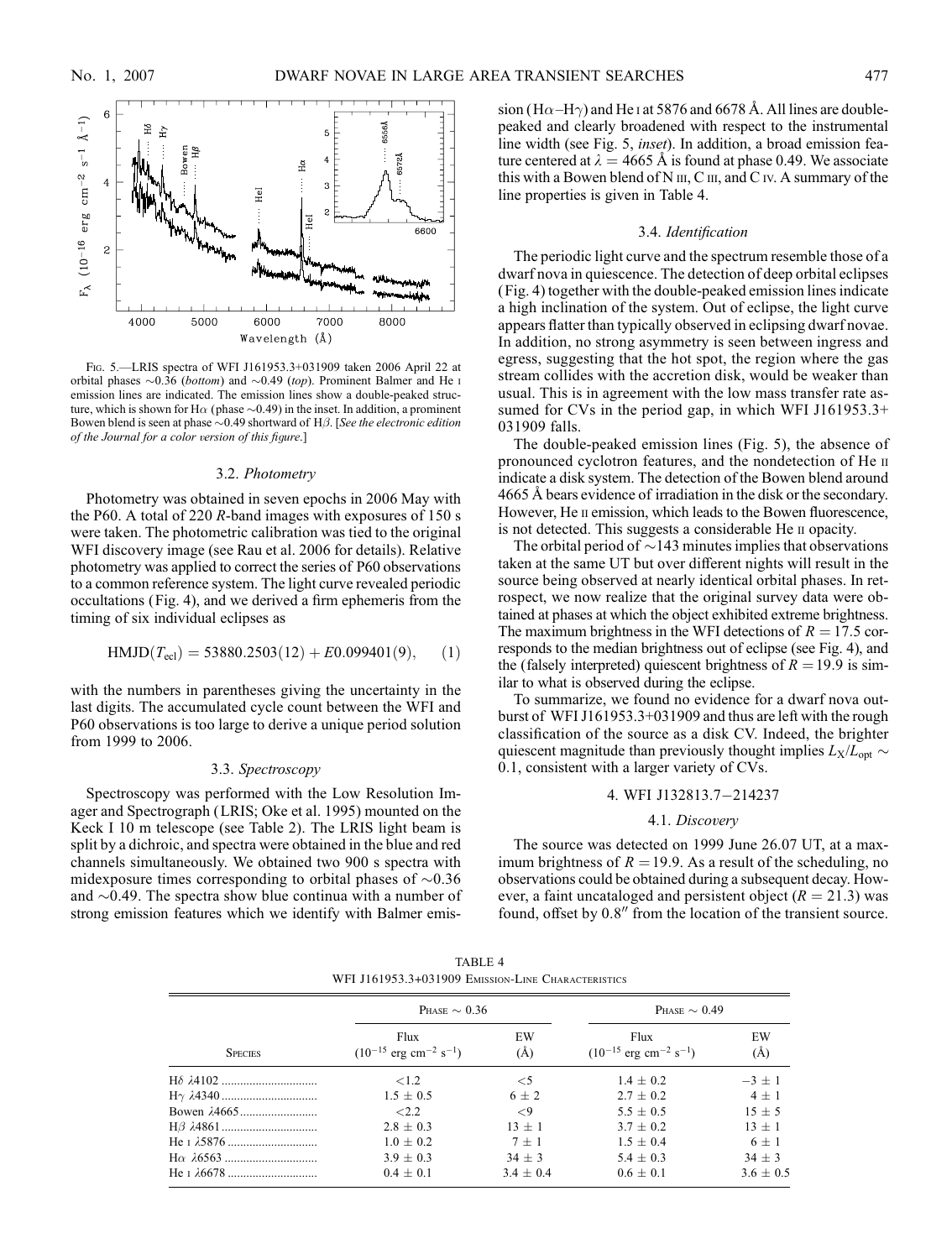

Fig. 6.—LRIS spectrum of the quiescent counterpart to WFI J132813.7-214237 taken 2006 April 23. Prominent absorption features are indicated.

This apparent association allowed for a possible extragalactic origin of the transient with the persistent source being the underlying host galaxy. It was therefore interpreted as the best candidate for an orphan afterglow found in the survey. However, given the sparse data coverage, other interpretations (extragalactic, Galactic, and even solar system) could not be excluded.

# 4.2. Spectroscopy

Spectroscopy of the of the persistent source associated with WFI J132813.7 $-214237$  was performed with LRIS. We find strong absorption features which we identify with Ca H and K, g band, H $\beta$ , and H $\alpha$  (Fig. 6). The narrow lines allow us to estimate the velocity with respect to the local standard rest frame to within  $0 \pm 50$  km s<sup>-1</sup>. No significant emission lines are detected.

#### 4.3. Identification

The spectrum is consistent with that of a Galactic G star. Thus, we can rule out an extragalactic origin for the persistent source. As a result, there is little justification for assuming that the transient source was extragalactic. Instead the detection was likely the misleading alliance of a moving solar system object superimposed on a background star. The position in the ecliptic plane (ecliptic coordinates  $\lambda = 208.5^{\circ}$ ,  $\beta = -11.6^{\circ}$ ) supports this scenario.

#### 5. SDSS-SN 15207

#### 5.1. Discovery

SDSS-SN 15207 was discovered on 2006 October 11 as part of the Sloan Digital Sky Survey (SDSS) search for supernovae, at  $\alpha_{J2000.0} = 20h58m43.45s$ ,  $\delta_{J2000.0} = 01^{\circ}02'47.0''$ . SDSS imaging prior to the eruption shows no underlying host galaxy to a limit of  $r = 24$ . The SDSS optical light curve<sup>8</sup> showed a peak magnitude of  $r = 19.8$  on October 12 followed by a decline by 1.2 mag over 5 days. Continued monitoring with P60 during the first 80 days did not detect additional outbursts to a limiting magnitude of  $r = 22$ .

#### 5.2. Spectroscopy

We obtained a spectrum with the Gemini Multi Object Spectrograph (GMOS) on Gemini South on 2006 November 17 (Table 2). At this time, the event had faded to  $r \sim 23$ . This resulting low signal-to-noise ratio spectrum (Fig. 7) shows a blue con-



FIG. 7. Gemini GMOS spectrum of SDSS-SN 15207 obtained 2006 November 17, 36 days after the discovery.

tinuum and a single emission line (FWHM =  $1000 \pm 200$  km s<sup>-1</sup>), which we identify with  $H\alpha$ . The line centroid suggest a Galactic origin.

We also obtained a 4.77 ks exposure with the X-ray telescope aboard Swift on 2006 November 4. No counterpart was found with a 2  $\sigma$  flux limit of  $>6 \times 10^{-14}$  ergs cm<sup>-2</sup> s<sup>-1</sup> (0.2-10 keV).

# 5.3. Identification

The peak magnitude of this transient rules out the possibility that it is a nova in the Milky Way. The optical light curve, in particular, the steep decline of 1.2 mag in 5 days and 1.6 mag in 9 days, does not suggest a typical supernova, either. On the other hand, the observations are consistent with a superoutburst (>4 mag) of a Galactic dwarf nova. The nondetection of the quiescent counterpart to  $r = 24$  and the lack of significant foreground extinction in the optical colors and spectrum suggest that SDSS-SN 15207 has to be located at a relatively large distance from the earth. Assuming an absolute quiescence magnitude of  $R = 12$  (white dwarf with  $T = 11,000$  K,  $M = 0.6$   $M_{\odot}$ ; Bergeron et al. 1995), the lower limit on the distance is 2.5 kpc.

# 6. DISCUSSION AND CONCLUSION

Here we reported on photometric and spectroscopic follow-up observations for four recently communicated transient sources. We found that WFI J132813.7 $-214237$ , the best orphan afterglow candidate detected in the WFI survey (Rau et al. 2006), was with high probability a misidentified solar system object spatially coincident with a background source. Next, the potential outburst light curve of a second source from the same survey, WFI J161953.3+031909, was recognized as serendipitous observations in and out of eclipse of a high-inclination cataclysmic variable. Finally, ROTSE3 J160213.1-021311.7, discovered by ROTSE-III (Rykoff et al. 2006), and (potentially) SDSS-SN 15207 were identified as the superoutbursts of SU UMa-like dwarf novae.

In the following, we restrain from exploring the two WFI sources any further, except noting again the interesting coincidences which had previously lured us to incorrect conclusions. Instead, we want to address the implications of the faint quiescent magnitudes of ROTSE3 J160213.1–021311.7 ( $g \sim 23$ ) and SDSS-SN 15207 ( $r > 24$ ). We start by noting that a very similar event (1955+22C VAR VUL  $05^9$ ) was discovered in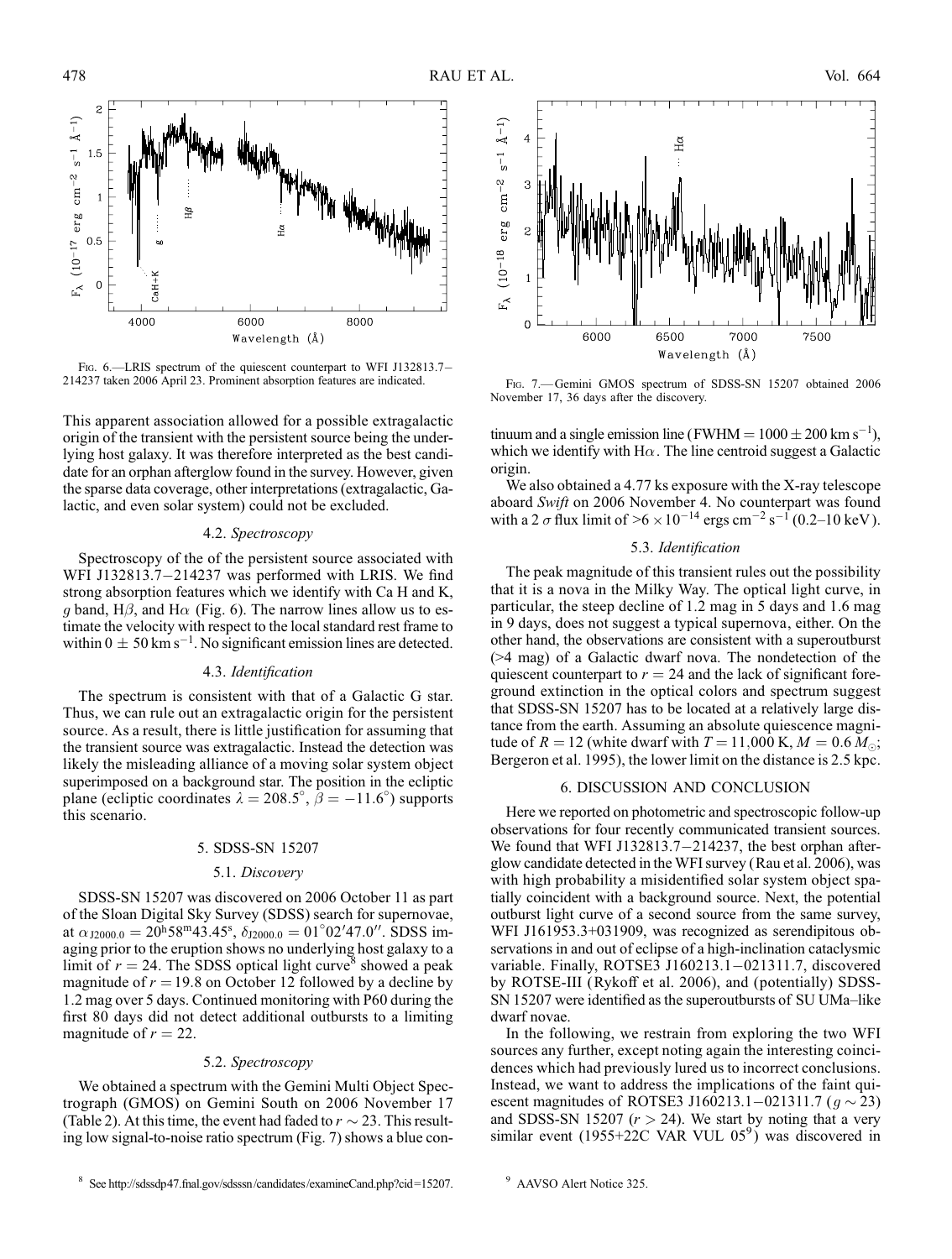|  | I<br>v |
|--|--------|

|                          | $N_{\rm DN}^{\rm a}$                                                                                           |                                                                                                               | $N_{\rm SO}^{\rm b}$                       |                                                                                                                 |
|--------------------------|----------------------------------------------------------------------------------------------------------------|---------------------------------------------------------------------------------------------------------------|--------------------------------------------|-----------------------------------------------------------------------------------------------------------------|
| <b>GALACTIC LATITUDE</b> | $\rho = 3 \times 10^{-5}$ pc <sup>-3</sup>                                                                     | $\rho = 10^{-3}$ pc <sup>-3</sup>                                                                             | $\rho = 3 \times 10^{-5}$ pc <sup>-3</sup> | $\rho = 10^{-3}$ pc <sup>-3</sup>                                                                               |
|                          | $\sim$ 17 $\times$ 10 <sup>3</sup><br>$\sim$ 1.8 $\times$ 10 <sup>3</sup><br>$\sim$ 5 $\times$ 10 <sup>2</sup> | $\sim$ 5 $\times$ 10 <sup>4</sup><br>$\sim$ 5 $\times$ 10 <sup>4</sup><br>$\sim$ 1.5 $\times$ 10 <sup>4</sup> | $\sim 40$<br>$\sim 40$<br>$\sim$ 15        | $\sim$ 1.5 $\times$ 10 <sup>3</sup><br>$\sim$ 1.5 $\times$ 10 <sup>3</sup><br>$\sim$ 4 $\times$ 10 <sup>2</sup> |

TABLE 5 Dwarf Novae Number Counts and Outburst Rates

Notes.—Note that the theoretical DN density includes a large population of events with superoutburst cycles of decades. Thus, the presented numbers are optimistic. Results will change if a different scale height (e.g., 150 pc; Patterson 1984) is adopted.<br><sup>a</sup> Total number of dwarf novae within the considered volume. See text for details.<br><sup>b</sup> Number of

2005 August with 15.8 mag at maximum and an amplitude of at least 9 mag.

This quiescent faintness of these three events indicates an important factor for future wide-field transient searches, namely, dwarf novae which stay most of the time below the limiting magnitude of a survey but appear as new transient sources during outbursts. This includes CVs which appear faint in quiescence because of large distance or Galactic extinction and intrinsically low-magnitude systems. The latter group is dominated by systems with low mass transfer, typical for CVs in the period gap and in hibernation (Shara et al. 1986). As a matter of fact, the vast majority of nonmagnetic CVs with  $P_{\text{orb}} < 3$  hr are dwarf novae ( $\sim$ 83%), while this is true only for  $\sim$ 36% with  $P_{\rm orb} > 3$  hr (Aungwerojwit et al. 2006).

As an example, let us consider the proposed  $3\pi$  sr survey with Pan-STARRS 1 (PS1), which is expected to reach a limiting magnitude of  $R \sim 23.2$  and =24.9 in a single 30 s image and combined images over 3 yr, respectively. In such a survey, sources similar to ROTSE3 J160213.1 $-$ 021311.7 at twice the distance would no longer be detectable in quiescence, but only during the rare outburst periods. This directly leads to the question of how important these events will be in future wide-field surveys.

The expected number of DNe events in an all-sky snapshot can be obtained rather crudely, given the large number of involved parameters (e.g., intrinsic quiescent magnitude, superoutburst amplitude, and superoutburst cycle). Let the quiescent absolute magnitude of the DN be  $M_R \sim 12$  (Bergeron et al. 1995). For the volume distribution we assume a local scale height of 300 pc perpendicular to the Galactic disk and isotropy in the radial direction in the disk. Furthermore, we consider for simplicity an upper limit for the distance in the Galactic plane of 2 kpc, above which extinction will dominate at low Galactic latitude. For the observed local density  $10$  of dwarf novae we use  $\rho \sim 3 \times 10^{-5}$  pc<sup>-3</sup> (Schwope et al. 2002), and theory allows for even higher values  $(10^{-4}$  to  $10^{-3}$  pc<sup>-3</sup>; Kolb 1993; de Kool & Ritter 1993). The resulting number of expected dwarf novae in the considered volume, independent of their activity, is given in Table 5 for three different ranges of Galactic latitude.

How many of those will be in superoutburst at any given time? Assuming a mean cycle duration of 1 yr and a mean plateau length of 10 days we find that between 40 and  $1.5 \times 10^3$  events, depending on the Galactic latitude and assumed space density, can be expected in an all-sky snapshot with maximum depth. Most of these ( ${\sim}86\%$ ) will be at low and medium Galactic latitude, and only a small fraction  $(\sim]14\%)$  are expected to occur at  $|b| > 45^\circ$ .

The space density of CVs decreases rapidly with distance from the Galactic plane. Similarly, at low Galactic latitude extinction limits the observable volume. As a result, the number of dwarf novae with quiescent brightness below the survey limiting magnitude (here  $R \sim 25$ ) will be negligible. However, shallower surveys will detect less quiescent systems as indicated in Figure 8. Thus, these surveys will mainly be contaminated by dwarf novae superoutbursts with undetected quiescent counterparts.

The yearly all-sky rate of less than  $4 \times 10^4$  detectable superoutbursts is in the range of the local volume rates (Gpc<sup>-3</sup> yr<sup>-1</sup>) for core-collapse SNe ( $\sim$ 5  $\times$  10<sup>4</sup>; Cappellaro et al. 1999) but considerably lower than the rates of novae ( $\sim$ 10<sup>8</sup>; Kulkarni & Rau 2006) and Galactic M-dwarf flares ( $10^8 \text{ yr}^{-1}$ ; Kulkarni & Rau 2006). In addition, one has to remember that the theoretical CV space densities typically imply a large fraction of systems with cycle periods of years to decades (e.g., WZ Sge). Thus, the yearly all-sky rate is probably much less than value given above. This suggests that dwarf nova superoutbursts will not produce a dominant contamination in future wide-field surveys. However, they will still be of concern for observers mining the optical transient sky.

How can the small number of dwarf novae outbursts be distinguished in practice from other kinds of interesting transients?



Fig. 8.—Predictions for the number of dwarf novae which can be detected in a survey with a given limiting R-band magnitude. The solid, dashed, and dotted lines show the expectations for three ranges of Galactic latitude. Note that the sharp turnover for  $|b| < 10^{\circ}$  is caused by the distance limit in the Galactic plane (2 kpc), which was assumed to account for foreground extinction. At  $|b| > 45^{\circ}$ nearly all quiescent systems will be detected above  $R = 22$ .

<sup>&</sup>lt;sup>10</sup> Note that the observationally derived space densities are uncertain by at least a factor of 10 in both directions. A detailed assessment of possible selection effects in surveys can be found in Patterson (1984).